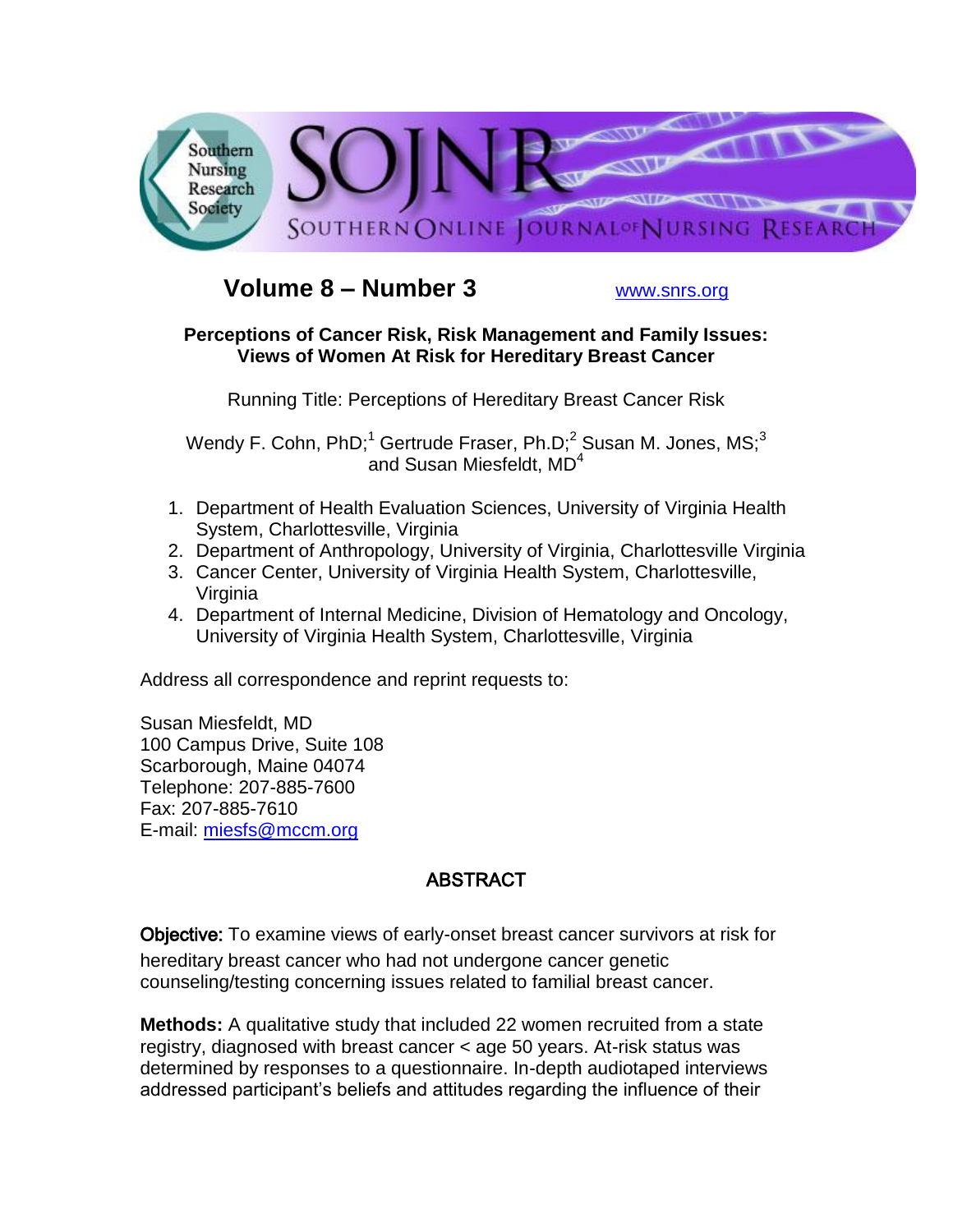personal/family history on breast cancer causation, management, family cancer risk, and family communication.

**Results:** Interviews were transcribed, and content-analyzed. An emergent category system generated multiple categories including: causation; expectations of breast cancer (self); expectations of breast cancer (relatives); cancer detection/prevention; and family communication.

**Conclusions:** This work provides insight into how early-onset breast cancer survivors engage with issues related to familial breast cancer and informs development of educational and genetic counseling strategies for at-risk women.

**Keywords**: family issues, hereditary breast cancer, qualitative research, risk perception, communication

### *INTRODUCTION*

In the past decade, there has been remarkable growth in the understanding of the molecular basis of hereditary breast cancer. This knowledge has resulted in the availability of DNA testing for several breast cancer-related disorders. For individuals with a personal or family history suspicious for these syndromes, genetic counseling and testing can help to direct future medical interventions and provide valuable information to family members.**[1,2](http://snrs.org/publications/SOJNR_articles2/n)** Cancer genetics services have developed to provide risk assessment, counseling, DNA testing, and a discussion of screening and therapeutic options to those at-risk.**[3](http://snrs.org/publications/SOJNR_articles2/n)**

Because the ability to assess and test for inherited breast cancer predisposition is relatively new, knowledge is still developing regarding the best ways to inform and educate individuals at potential risk. In particular, information is limited regarding awareness of the impact of personal and family history on breast cancer causation and management among women who have not sought formal cancer genetic risk assessment. Furthermore, additional research is needed concerning how members of at-risk families who have not undergone cancer genetic counseling and testing communicate regarding their family history of cancer. These issues are particularly important for breast cancer-affected women, because information regarding risk for and the management of hereditary breast cancer facilitates genetically informed medical decision-making. Likewise, these issues are important for relatives because of potential shared genetic risk.**[1,2](http://snrs.org/publications/SOJNR_articles2/n)**

The goal of this work was to examine the thoughts, beliefs, and attitudes of earlyonset breast cancer survivors, at risk for hereditary breast cancer, concerning the impact of their personal and family history on their own disease etiology and future cancer risk as well as their past, present, and future treatment decisions. In addition, this study explored the views of these women regarding the impact of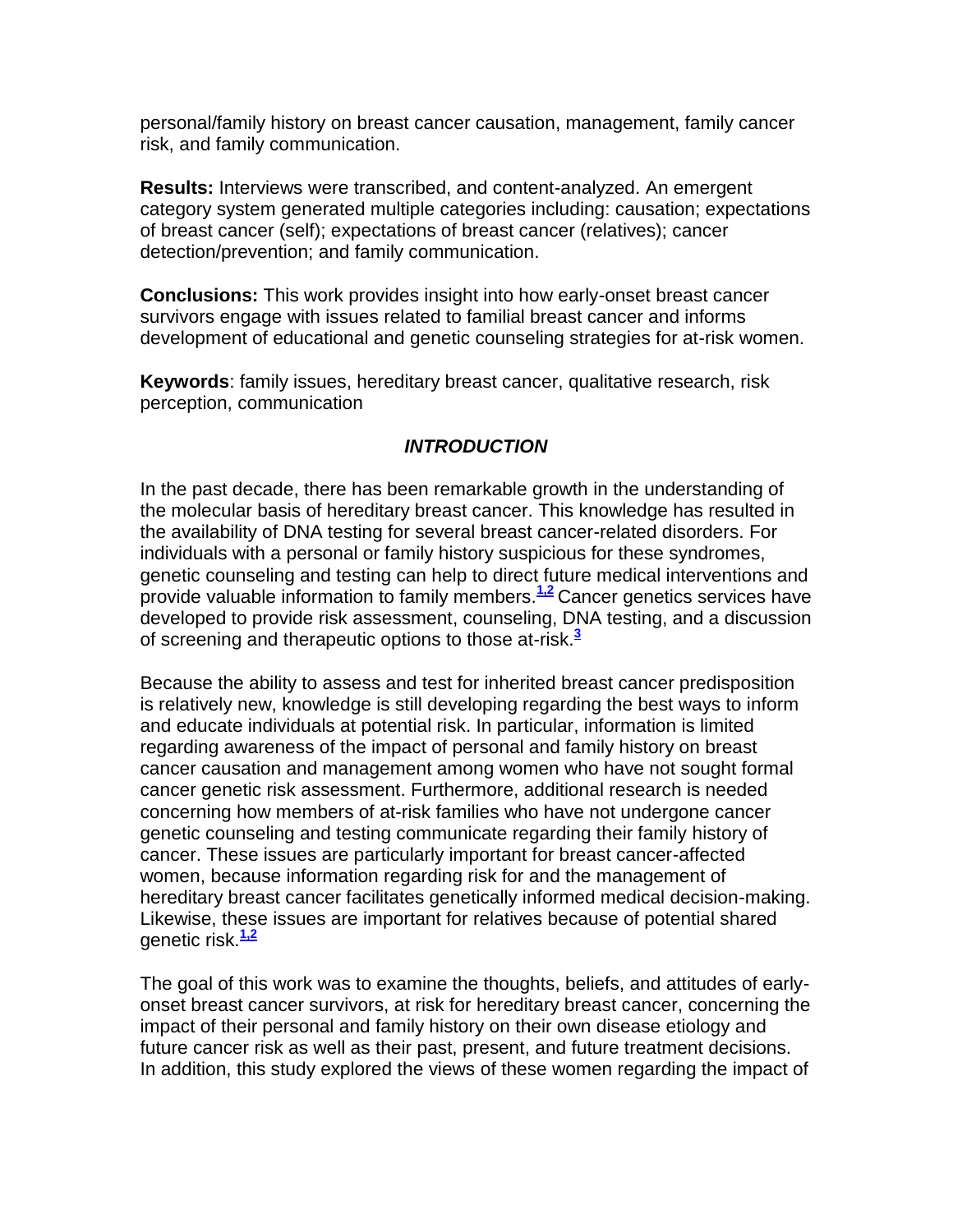their personal and family history on their perceptions of cancer risk among relatives and family communication in this regard.

# *MATERIALS AND METHODS*

### *Design*

This work involved the initial phase of a larger five-year, mixed-methods study, designed to explore the thoughts, beliefs, and attitudes of a diverse population of early-onset breast cancer survivors, from throughout the state of Virginia, regarding hereditary breast cancer. In the component of the study reported here, we used a qualitative approach to examine the views of a subset of these women. The data obtained as a result of this work were used to inform a larger survey-based study of the target population.

The Institutional Review Board at the University of Virginia Health System approved all components of this work. Informed consent was obtained from all participants prior to study.

#### *Study sample*

The study sample was drawn from a cohort of all early-onset (< age 50 years) breast cancer cases among women reported to the Virginia Cancer Registry between 1994 and 1997. These women completed a detailed family history questionnaire that was assessed by a medical oncologist to determine risk for hereditary breast cancer. The questionnaire included items addressing personal and family history, as well as basic demographic information. The criteria used to determine whether a woman was at risk for hereditary breast cancer (Table 1) were based on the published data available at the time of study. A total of 132 women met these criteria and were deemed to be at risk for hereditary breast cancer.

All 132 women were eligible for inclusion in the qualitative portion of the study. We sought to include the most diverse group of women possible for the interviews. Thus, potential participants were identified based on demographic factors to include place of residence (urban/rural), education level, race, ethnicity as well as experiences with cancer (personal and family). A total of 25 women were selected for study.

#### *Interviews*

The women chosen to participate in this study were contacted by telephone and asked to schedule a convenient interview time. All interviews were done by a medical anthropologist and were held at a location convenient to the participant. Often, this was the home of the woman. The interviews were structured to take one to two hours to complete. An interview guide\* was developed to provide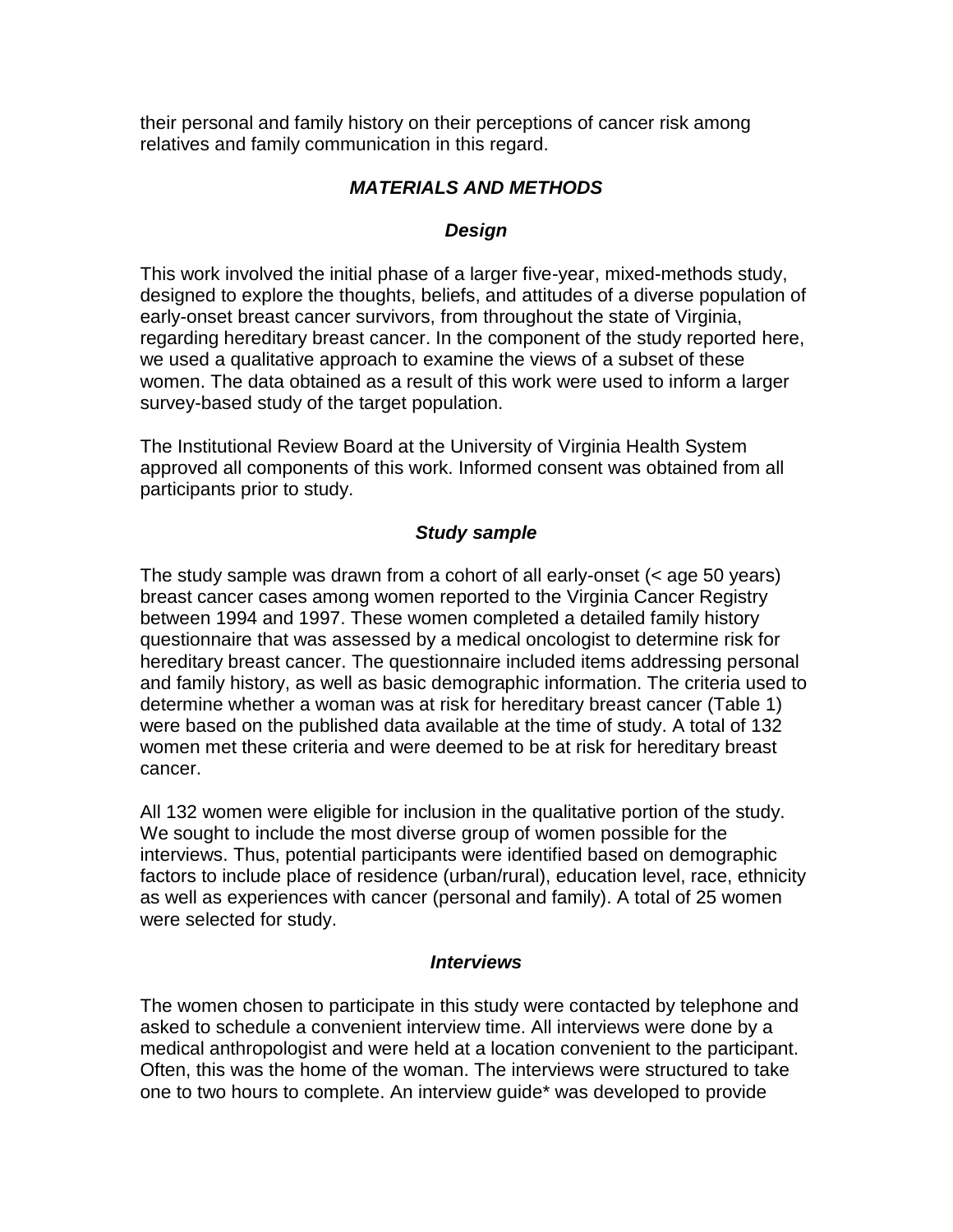structure to the interviews, without directing the flow or outcome of responses. Sample questions are included in Table 2. All questions were open-ended and asked in a way that enabled the woman to elaborate on topics that were seen as most important to her. Primary topics addressed in each of the interviews included: cancer treatment experiences; disease causation; risk perception; prevention strategies; and family issues. All interviews were audiotaped and transcribed.

### *Analysis*

The transcripts of three interviews were reviewed independently by two investigators to identify new themes and to develop initial coding for several predetermined categories. This coding scheme was used to develop the initial code book consisting of the title and the definition of each code. Subsequent transcripts were reviewed independently by the investigators to refine codes as necessary. The code book was maintained through this iterative process of transcript review and coding (including sub codes). All transcript data were entered and managed using NUD\*IST software. The two investigators responsible for the analysis maintained separate written notes regarding their coding and analysis impressions throughout the study.

\*Complete interview guide available upon request.

### *RESULTS*

#### *Description of participants*

A total of 22 women completed the one-on-one interviews in the time allotted for this component of the study. Eighteen were Caucasian, three were African American and one was Native American. The educational level of these women varied; seven had graduated from college or graduate school, thirteen had graduated from high school, and 2 had less than a high school education. The average age of participants was 47 years.

All of the women interviewed were presumed to be at risk for hereditary breast cancer based on their responses to the family history questionnaire. None of these women had undergone cancer genetic counseling or testing at the time of interview.

#### *Categories*

Overall, women"s stories went far beyond a straightforward description of their own experiences with breast cancer. Of the many themes present in the interviews, five were most prominent. These were related to women"s views regarding the impact of personal and family history on their thoughts related to their own disease etiology and risk management, cancer risk among family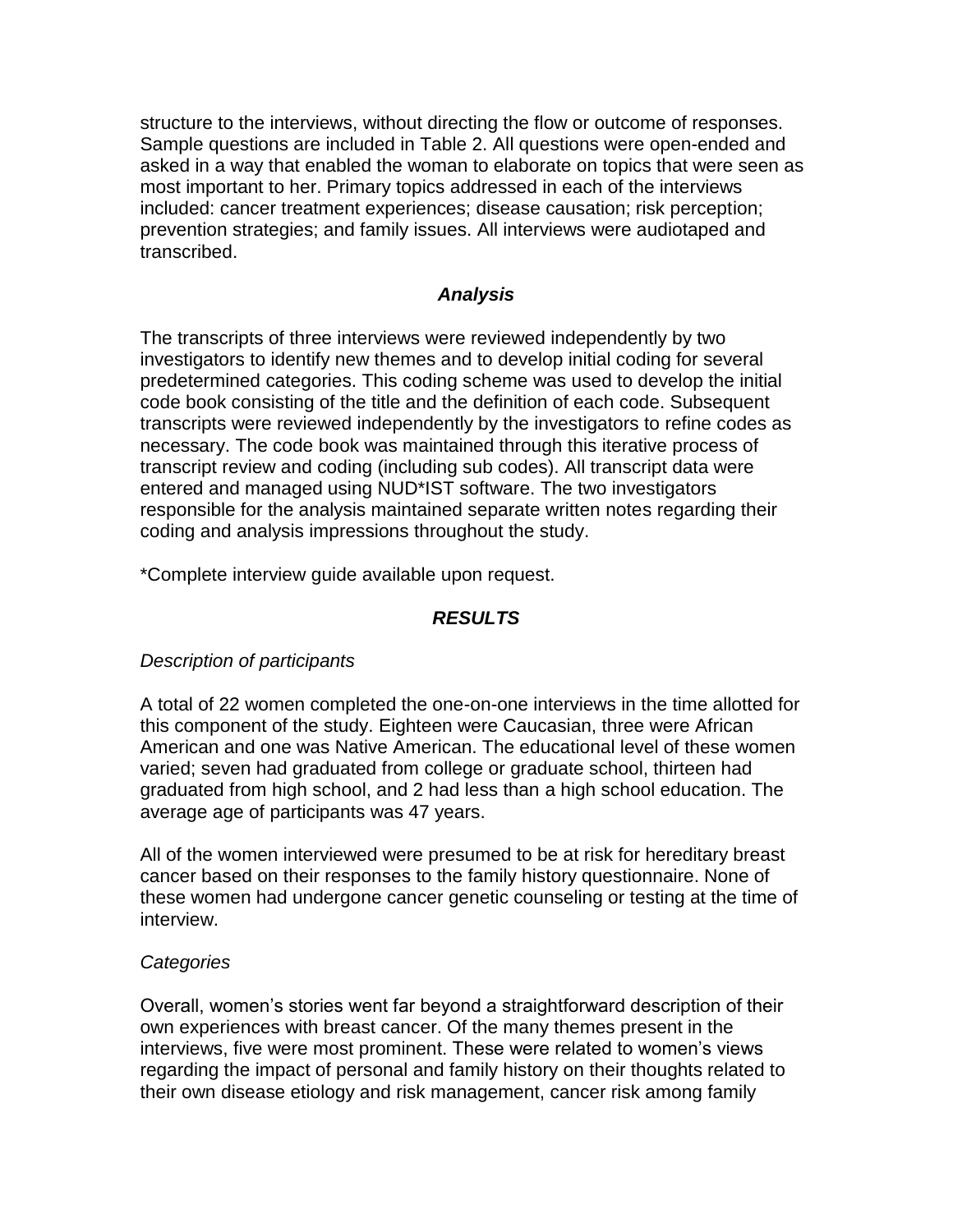members, and communication about disease risk among relatives. Specifically, these categories, defined in Table 3, included: 1) causation, 2) expectations of breast cancer in self, 3) expectations of breast cancer in family members, 4) risk reduction and disease prevention, and 5) family communication. Three of these categories (causation, risk reduction and disease prevention, family communication) were identified as important topic areas prior to the interviews.

*Causation*. Participants were asked about their thoughts and beliefs regarding the cause(s) of their own breast cancer, including the possible influence of personal and family history.

All participants had given considerable thought to the etiology of their disease. In response to questions regarding breast cancer causation, most participants attempted to integrate their own personal and family history, information that they had been provided by health care provider(s), materials from professional and lay literature, as well as the perspectives of relatives and friends into their discussions. Notably, there was considerable variation in women"s explanations of the causes of their breast cancer, and each explanation was unique.

Most participants believed that there had been multiple and overlapping causes for their disease. Few could attribute their cancer to just one factor, including family history.

"Just because my mother had it, I think that it"s hereditary. In my mind it"s hereditary. Or with my sister having it, it"s hereditary. But I don"t believe the environment helps the situation."

In contrast to these multifactorial explanations, some women identified inheritance as a strong contributor to their cancer etiology.

"I always knew that it would probably happen. So it would almost have to do with genetics."

Although many participants were able to list several of the risk factors commonly associated with breast cancer including diet, lack of exercise, and family history, not all could list many of the more common risk factors. Other participants discussed causes not known to be associated with breast cancer, such as:

"I would think that if you abused your breasts, had these men that squeezed them a lot…But, you know, I never had that. So I don"t know how they can really associate all of this together."

Some women had developed very complex frameworks that addressed the causes of their disease. In the end, several women demonstrated confusion and frustration as they questioned why they had developed breast cancer, including the possible influence of genetic factors on their disease occurrence.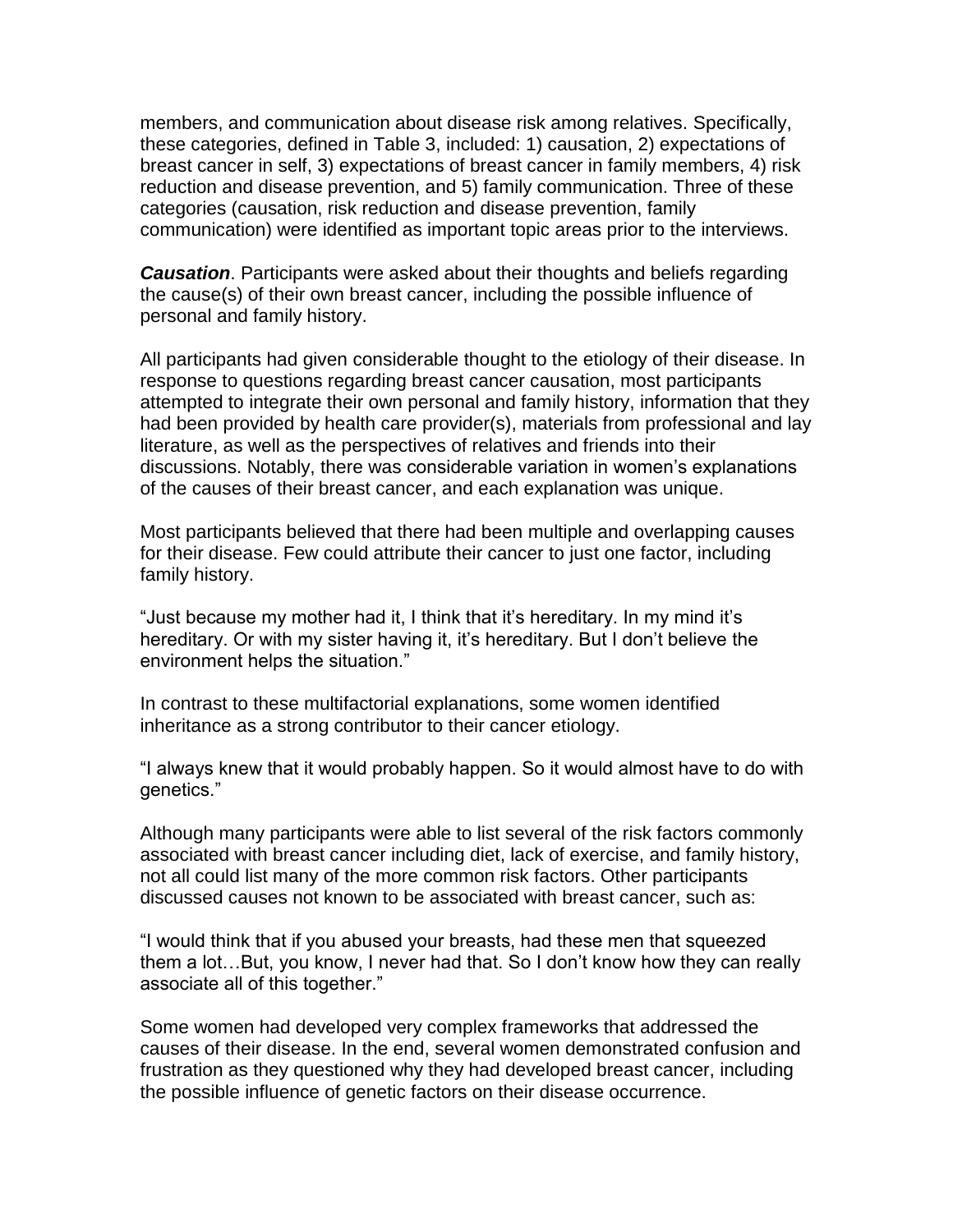"I guess the way I look at it, if I do [have breast cancer], why doesn"t my sister? And the only thing that"s different is, I had a hysterectomy, I took hormone therapy…I didn"t have children, she didn"t have children. So, if it was to do with family history, I don't understand why she wouldn't have gotten it too."

"I think that a lot of it has to do with your own birth control pills…how many children you"ve had, or when you"ve had children…or at least they say it has a lot to do with it. And then I talk to other people and their life is entirely different from anybody in my family, and they"ve ended up with cancer, breast cancer. So, sometimes I just think there's not any rhyme or reason to who gets breast cancer."

*Expectations of breast cancer in self.* Those interviewed were asked to discuss whether they had expected to develop a malignancy prior to their breast cancer diagnosis.

Among participants, the discussion about the influence of family history on their own diagnosis of breast cancer was inconsistent. Of note, despite having hereditary risk factors for breast cancer, many participants had not expected to develop this disease.

"I don"t think that I ever did [think that I was going to develop breast cancer], I really didn"t think that I would. So I think that"s why it was such a shock. Sitting on the table in the examining room. Dedah, dedah da, it was like somebody throwing a bucket of cold water on me and trying to rein in my emotions while he was telling me."

"Well, the first time I felt it, I actually trembled. My hand trembled and my, and I was saying, "no, this is not this". Even though my mom died of it, you know, I still said 'this is not this.""

Others believed that, based on a number of risk factors including family history, they were at high risk to develop cancer. Interestingly, several women were surprised to have developed cancer of the breast as, based on their family histories, they anticipated developing a different type of cancer.

"Probably [I did believe that I would develop cancer], but not breast cancer. Probably some sort of stomach cancer, like my dad. But never in a million years was I thinking breast cancer. So cancer, yes, because so many people in my family have had cancer. I knew that it was probably one of the things most likely to take me."

"...One of my grandparents had skin cancer a couple of times, a stomach cancer, I think. But none of my aunts or anyone like that so far, but all four of my grandparents, so I figured, my goodness, I've got a good chance here. It's coming from all angles for me you know."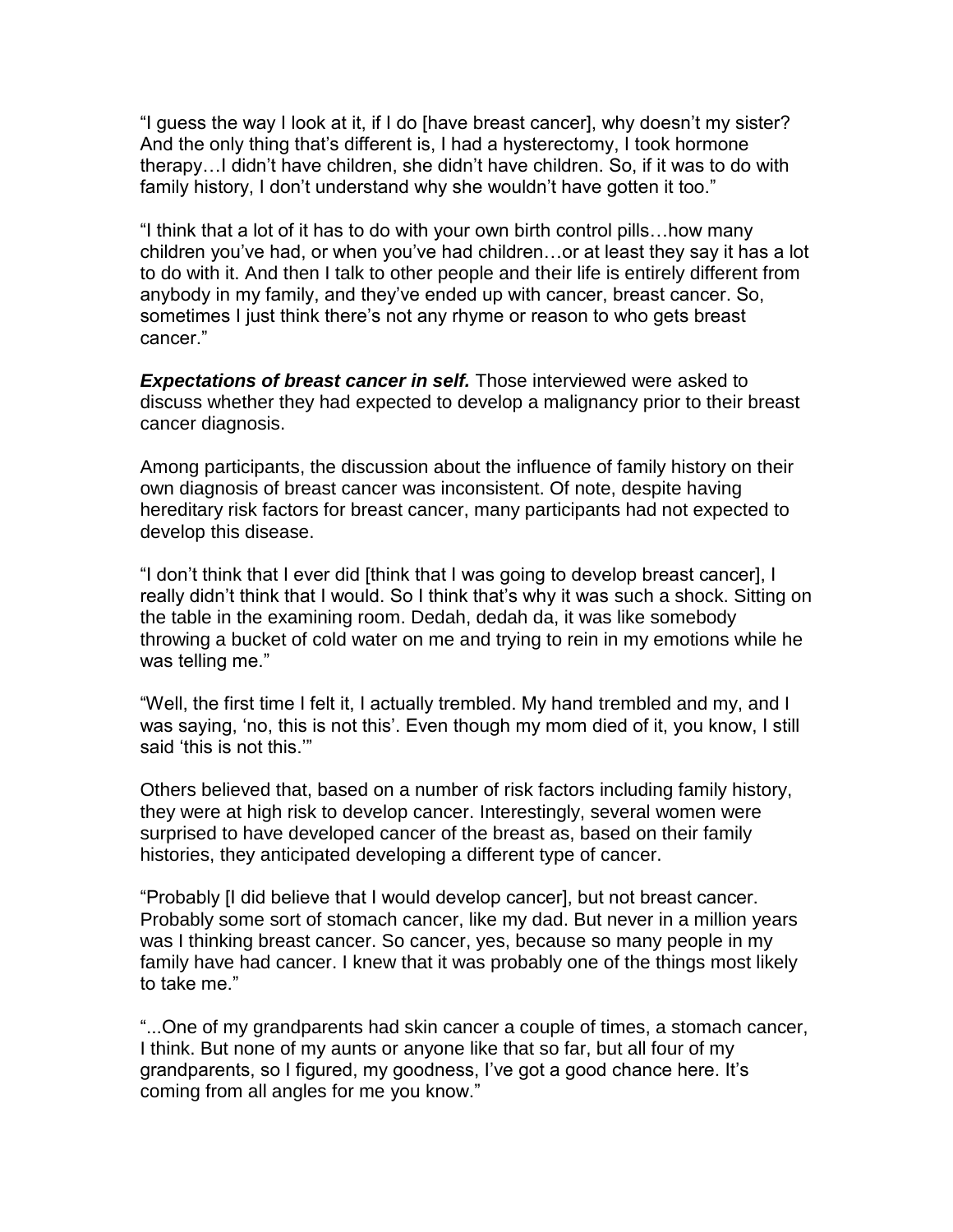Having experienced cancer in loved ones, often at a very young age, some participants were quite pessimistic in terms of their risk for disease.

"Well, my mother died of cancer. She didn"t have breast cancer, she had colon cancer and died at age 32. She spent most of her last year in quite a bit of pain at home and I guess that has quite an impression on a child…So I was pretty fatalistic about it. I guess I always assumed that I would not live to be old…If I made it to 30, that was good. If I made it to 40, that was good."

"Like I say, I had more or less expected it, so I wasn"t really that surprised."

"Yes, I did [expect to develop cancer], and that was my greatest fear. I always thought I would rather die of anything but that, you know a car wreck or anything."

Moving beyond their original breast cancer diagnoses, participants discussed their expectations regarding their future risk for recurrent disease or a second primary cancer. Among many participants, there appeared to be limited recognition that their previous history of breast cancer, in association with their family history of cancer, put them at increased risk to develop a second primary cancer. They appeared to be far more focused on disease recurrence.

"I don"t really think that I am [at risk for a disease recurrence]. Because I do feel like it was the extra estrogen in my body that brought this on. And I"m on tamoxifen, which is a blocker for the estrogen going to the breast. And I don"t have a uterus, so there's not chance of getting uterine cancer. I exercise a lot. I try to eat properly."

"I really don"t know. It could [recur] in ten years. I keep saying, give me ten more years. I have ten years to get my kids ready, sent off to college. Then I don"t care what happens after that."

"It"s always a concern in the back of your mind, but I don"t let it consume me. I"m doing everything that I can do so there"s no use worrying about it. I"m trying to eat better, I"m trying to exercise more than I used to, so there"s nothing I can do about it if it does happen. I probably worry about that the most when it's time for a check up or when I"m doing my own self-examination on the other side...but really I don"t worry about that a lot. At times, I think the, I worry the most about it when I hear a story about a, you know, I either read about it in a magazine or…someone says "my aunt had breast cancer ten years ago and it"s back.""

*Expectations of breast cancer in family members.* Participants were questioned whether they felt that others in their family, including their children, were more likely to develop breast cancer. These women were also asked to address whether family members felt that they were at increased risk to develop cancer.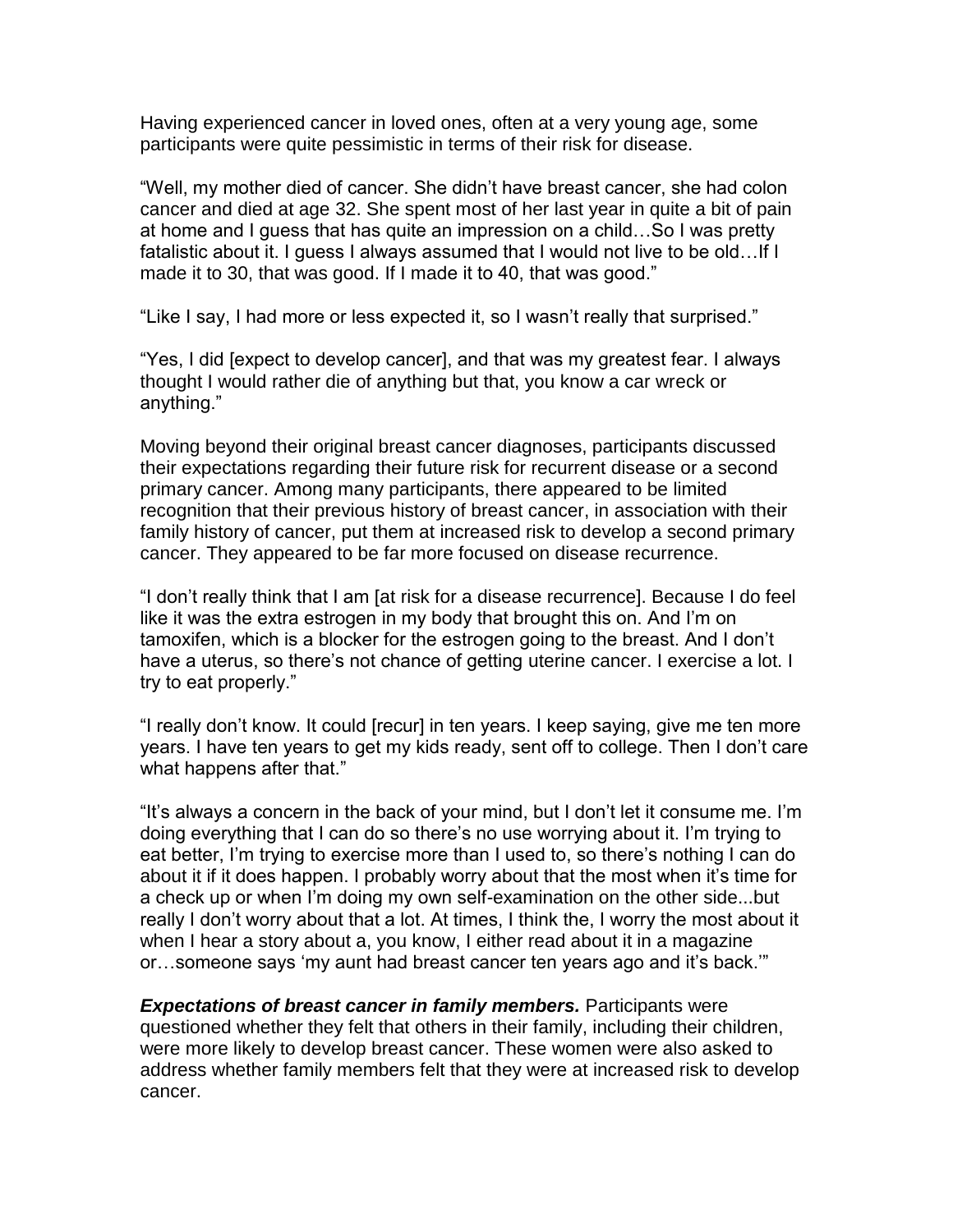"My older sister is, is a professional person. She"s very well educated and very accomplished and she"s in the church choir and all these different things. Well, she just reacted [to participant"s diagnosis] in a very extreme way. She said that she was looking into prophylactic mastectomies and things that I thought were absolutely ridiculous. And I told her that was a little bit extreme. So I think she just calmed down. But I thought that was very extreme of her."

"She [sister] said that she has absolutely no worries that she"ll ever have cancer. She"s she has a spiritual growth and whatever that she"s, and a physical situation she is absolutely not concerned whatsoever. And [she] seems to be very levelheaded about it and calm and serene. And I told her that I was very glad to hear that. And that was the end of that discussion."

"I was worried at first that it created a risk factor for my niece who"s young. What I've read suggests that it's really just a spill-over effect to my more immediate family."

Women with children talked about the reasons that they expected their children to develop breast cancer and the relationship of their own diagnosis with their children"s future risk.

"...And my daughters, I read that they have an eighty percent chance of getting cancer. …One of them says "I think I have a ninety-five percent chance of getting it Mom." I said, "No no, just eighty.""

"Oh absolutely, my daughter [is more likely to get cancer]. Dr. H…says she thinks I carry the breast cancer gene and I've warned my daughter. ... I say, we're a cancer family and you better get your damn check-ups."

At times it seemed as if women with children were hopeful, fearful, or suspending of their expectations so that they did not have to worry about their children"s risk.

"I think my daughter is more aware and knowledgeable about everything that is going on now so I think she stands a better chance of not getting it. I mean she"s already cut out red meats. She cares about the things she puts in her body and she exercises a lot. So, I think she"s got the advantage of really taking good care of herself."

"She looks a whole lot like my husband but I can see her changing and she"s starting to look kind of like, she's in between. She's built like me, she is, but I hope she won't take after my side. I really hope she won't."

"Who is to say that my daughter is going to have breast cancer? She may be one of those that doesn"t develop it…I have three sisters. Two of us have breast cancer, two don"t. Will the other two develop it later on?"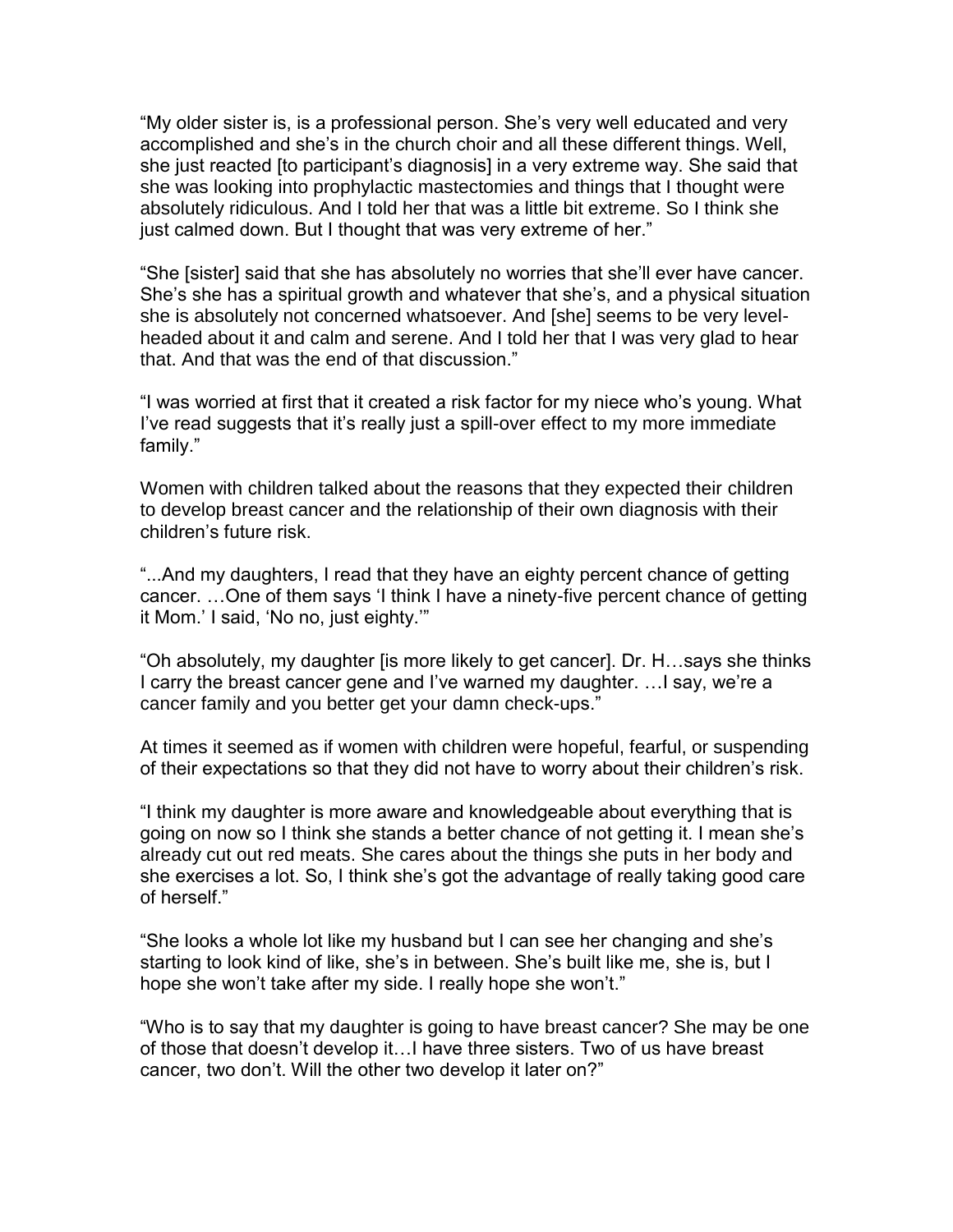"I worry for her [daughter] now, to a point. And yet, there"s nothing we can do at this point in time. Just hope and pray that you know, we can get some cures and understand breast cancer, before she gets it, if she does."

"I tell her [daughter] all of the time, you have got to pay attention. I have never told her when you have breast cancer when your thirty, it's fatal. You know, it's very tough to make it out of 30 to 40. It keeps spreading on, you know. But I have told her that she has to pay attention to it. And she says, "Well, you know mom, you were 48, my aunt was 55, 56, so I"ll be..." That"s not necessarily true and I do explain to her that, that she has got to do it early. I don"t know when and I do hope that all these drugs and whatever else they"re doing now, she"s only 25, maybe it will hold off for her for twenty years. Maybe there will be a cure. Maybe there will be some kind of medication that she can take to prevent it, in a hereditary situation or to diminish her odds, you know."

*Risk reduction/disease prevention.* Participants addressed their thoughts regarding both primary and secondary cancer risk reduction and prevention strategies. Although many of the participants understood common risk reduction strategies, some had developed their own ways of applying them.

"But I believe it"s, I think red flagging every person that"s high risk. I should have had a big red star on my folder and every time anything started slipping or sliding, they should have said, Hey, wait a minute. We'd better check."

"…Now my sister never had children. Well actually, she had an abortion. So that"s, there"s a link but I"ve never said that to her. We haven"t talked about that for twenty-five years. But my daughters, I started nursing at thirty and that"s the line. If you nurse after thirty it doesn't help, because cancer works. If you do it before thirty, you don't seem to get it, breast cancer. And that's a lot of nursing."

"I live my life, my prevention is living happy. That"s my code for prevention. I am not going to measure the damn food. I"m not going to say if I want something that, now I don"t go out and look for it. But if I want a cheeseburger, I"m going to eat a cheeseburger. I do not fly into the face of fate and say I will eat all fat, but my life is one of I say the best medicine I have is being happy. To enjoy what I do. And I don"t particularly care about talking about cancer."

"Because medically, I don"t know, if you have cancer, do you ever get rid of it before you"re diagnosed? I don"t know anything about that. Is it going to affect something in your body? Can you get rid of it? Can you get rid of it before it affects something? And if you can, is the environment making it grow? It comes to mind, it"s a weird thought. You know, can you get rid of cancer by eating green vegetables? And if you can, would the environment work against that?"

Participants also discussed risk reduction strategies among family members, particularly among daughters.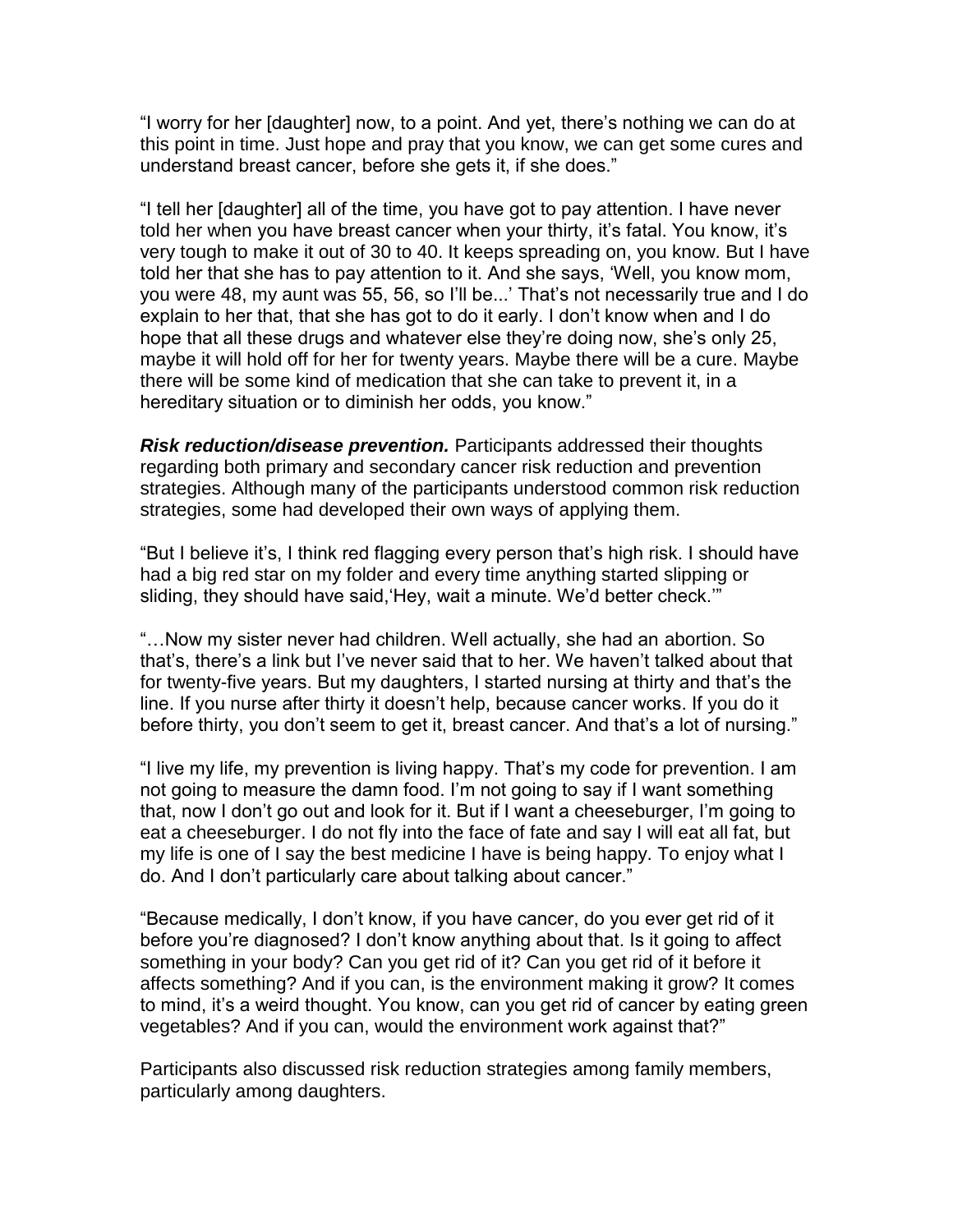"So I don"t know what my daughters will do, but I told them that they can probably go on the tamoxifen. That"s what the nurses told me. And they, you know, in their twenties, they"ll probably go on some kind of treatment to prevent it."

"In the refrigerator I"ll have washed grapes in bowls so that will look more enticing, you know. I certainly let my kids have cookies and things like that. I mean, I cannot say I"m one of those health freak moms who will not allow the kids to have…I"m not sure that works for one thing. I"ve known kids like that and then as soon as they got out of mom"s sight, they has [sic] all that fat stuff. But I try to let it be their choice. I just try to have it all out and available and the healthier stuff easier to grab."

"The only thing that has changed is if there is a possibility of prevention other than doctor"s appointments and eating right and all the things that we"re going to do and are doing. But, oh if they found a pill that might prevent this in the future, sure, then I"d have my children tested, give them the pill. Like you know, but not just for the information, not just to know and worry."

Some women had a more pessimistic view of breast cancer early detection and prevention strategies.

"Well, my experience was that they [mammograms] failed me. Even when it was identified, even when they knew or thought a problem existed, it was only through surgery and it was only through the dimpling of the breast that the surgery came about. The three mammograms had failed to address it."

"I do a breast self exam on an irregular basis. I actually don"t trust my ability to find anything. I obviously blew it before."

"Until we have figured it out, until we have figured out the genetics, the only thing that we have is a pitiful type of situation in which we say, "Oh exercise and diet" and that's all crap basically. But that's fine, it makes people feel better. Now, there is one very real intervention, and that is catching that woman at the stage that you can take it out through surgery or excise it through radiation and then she has a fighting chance."

*Family communication.* Many women addressed how cancer was discussed in their families. Several of the women interviewed reported that communication within their families had been limited or difficult.

"And she [mother] and I have a very loving relationship. At the same time, she"s a very private person and I would have to ask her a question point blank to get a specific answer. And to tell you how this works, she had a mastectomy in 1968 and I was in college then. I was not a child, I was a young teenager. She told me she had cysts removed. I did not know until close to the second mastectomy that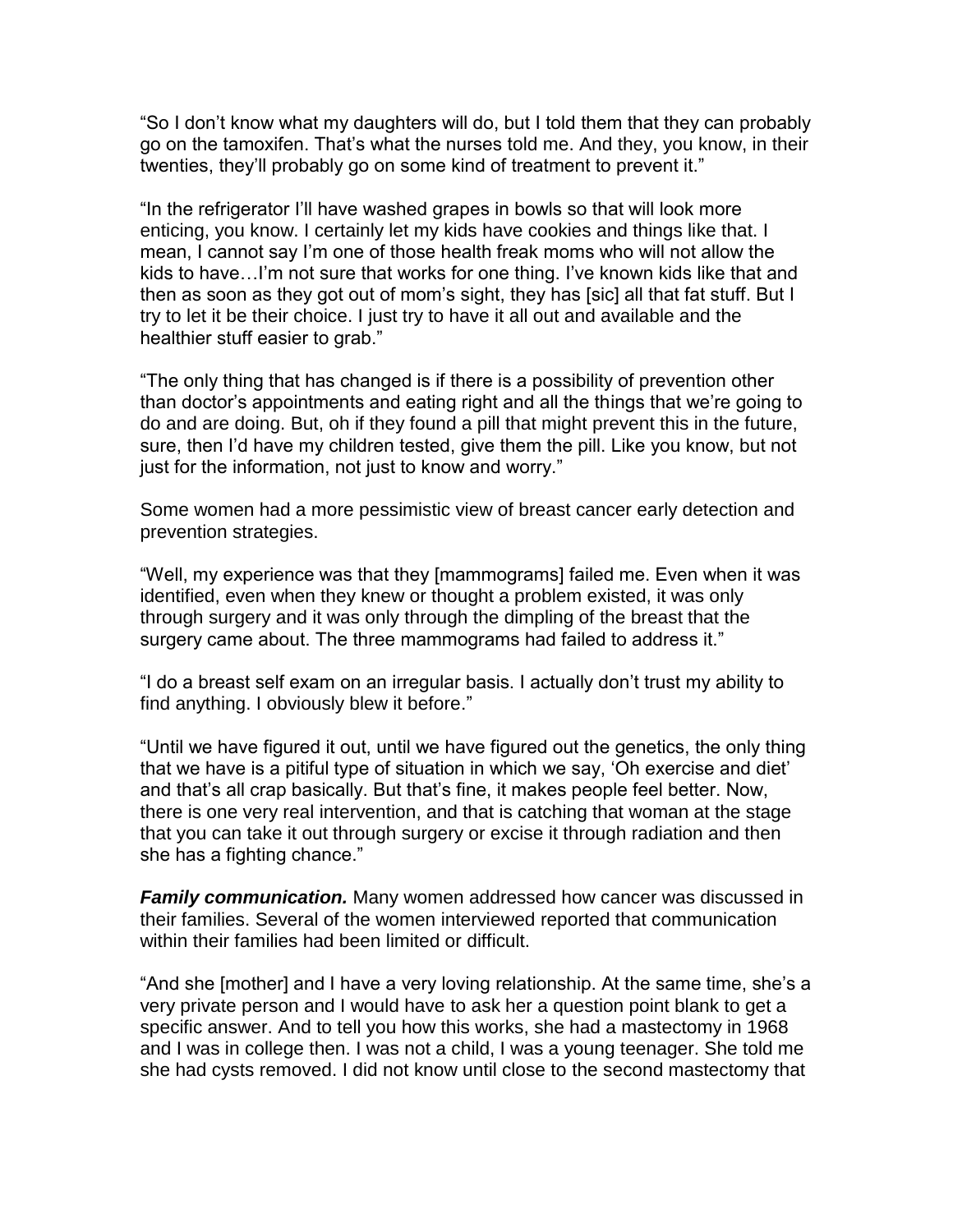she"s had the first one. And my first reaction was pure anger. I was so angry at her, that she didn't trust me, that she couldn't confide in me."

"Well, when it was first discovered, I mean it"s one of the hardest things to deal with, aside from thinking, I was probably going to die…you know it was telling my family, telling my children and telling my sisters."

"Well, you know of course that"s part of the questions that they ask you, was family history, and I was pretty unaware at that point of family history. You know once I let my grandmother and my mother"s sister know, my sister told them that I had it, because I hadn"t planned on telling them either. And actually, I didn"t tell them until after the surgery. You know they told me bits and pieces of things that I didn"t know about family history. There again, I had no idea what kind of cancer my mom had. I mean, I was old enough to know that it was something, but the word cancer was never spoken. It's well like your mother is sick and then she is in the hospital and then she is back and then, and it was always, she is going to be home and that"s where it was."

"She [mother] was diagnosed in I think "94 because they didn"t tell us and I was very upset about that too. They didn"t tell anybody. We just heard it from the street."

"And then the one other aunt that"s still surviving has had, she had nine children. We just had a family reunion. Two of her girls, she had four or five girls, one died of breast cancer. Two have had breast cancer and are going through treatment right now. Another has a brain tumor, and one other child has, it"s tumors, but they"re not cancerous. So there are five children in that one family…females, my cousins…all females. It"s real interesting that we found this out at a family reunion."

A summary of the major findings from the qualitative interviews is presented in Table 4.

### *DISCUSSION*

A breast cancer patient"s orientation toward her disease state and family may influence her ability to recognize and deal with her own risk for hereditary cancer predisposition. This study characterized the views of early-onset breast cancer survivors who had not undergone formal cancer genetic risk assessment or counseling regarding the impact of their personal and family history on their disease etiology, cancer risk management, risk to relatives, and family communication. Knowledge of these views is essential to the future development of effective strategies designed to increase awareness of hereditary cancer susceptibility among those at risk.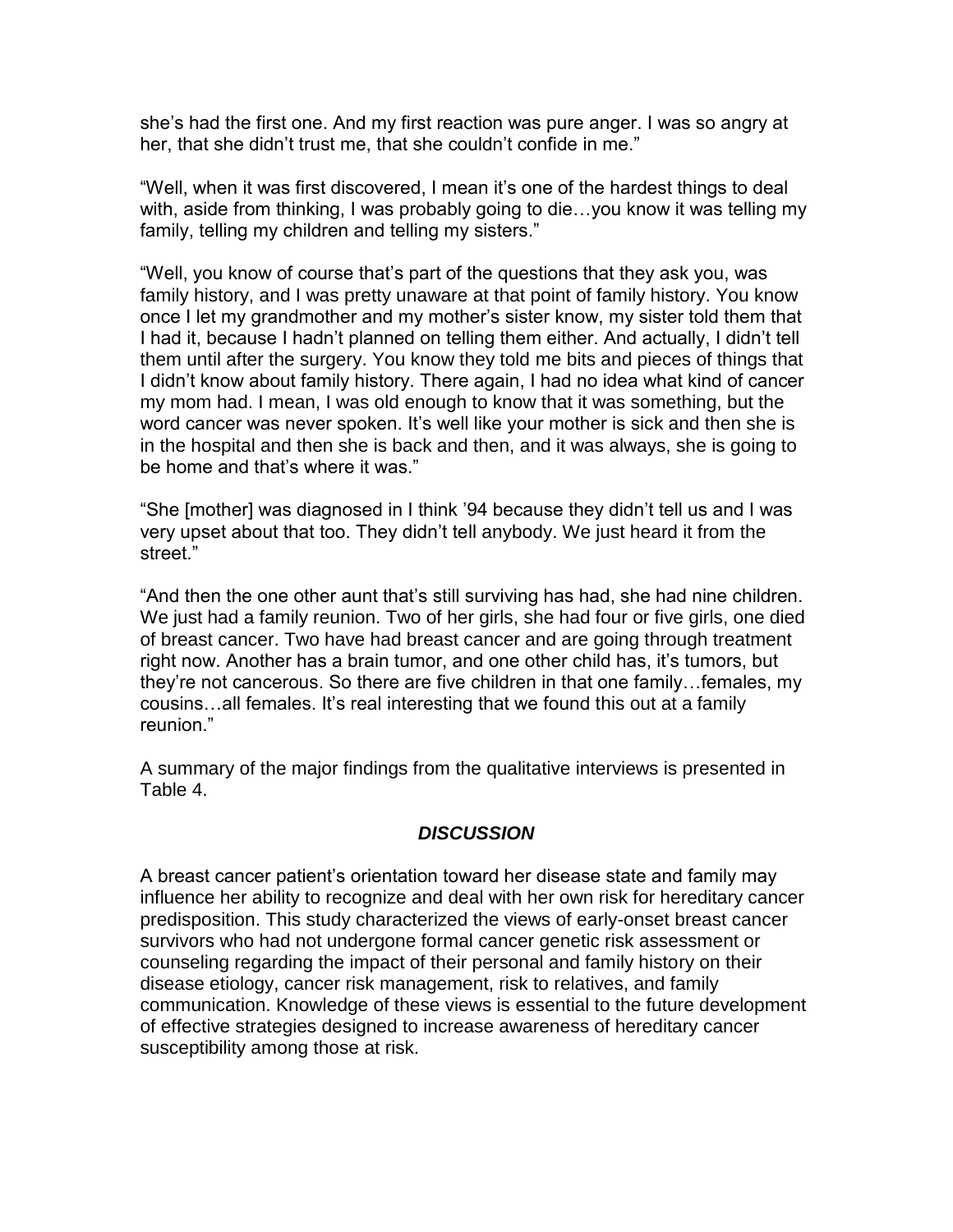Much of the previous work exploring the views of individuals with or at risk for hereditary breast cancer has involved women from tertiary medical institutions. The participants in these studies generally were from families documented to be at high risk or confirmed to have inherited mutations in either BRCA1 and BRCA2.**[4-8](http://snrs.org/publications/SOJNR_articles2/n)** Other survey-based research has examined knowledge and attitudes about genetic testing among those from less highly selected populations, including individuals with a breast cancer-positive family history**[9-12](http://snrs.org/publications/SOJNR_articles2/n)** presenting for routine care**[13-15](http://snrs.org/publications/SOJNR_articles2/n)** or from the general population.**[16,17](http://snrs.org/publications/SOJNR_articles2/n)** In contrast, the women who participated in the study presented here were recruited from a statewide population of early-onset breast cancer survivors with additional characteristics (personal or family history) suggesting risk for hereditary breast cancer. The results of the one-on-one interviews presented are unique in that they reflect the individual voices of at-risk women who had not been exposed to formal cancer genetic risk assessment, counseling, or testing.

All participants had given considerable thought to the cause or causes of their breast cancer. Many of the women had developed very complex models to explain why they had developed this disease. This is consistent with findings from two earlier qualitative studies. One of these studies, utilizing focus groups of women, some of whom had had breast cancer, found that patients had idiosyncratic, superstitious, or fatalistic beliefs about cancer causation. The authors noted that these beliefs were sometimes driven by fear, personal experience, or individual stories of other people, rather than by generally accepted medical information.**[18](http://snrs.org/publications/SOJNR_articles2/n)** The other study found that, among cancer patients in a clinic waiting room, perceptions about cancer causation were heterogenous and complex, and drew upon "idiosyncratic experiences, knowledge, interests, and inclinations."**[19](http://snrs.org/publications/SOJNR_articles2/n)**

In this study, family history of cancer was merely one thread in the framework of causation that each woman had fashioned to account for her disease. Notably, despite the potential risk for hereditary disease, it appeared that some of the women had not integrated family history into their breast cancer causation models. This finding contrasts several studies that have examined knowledge among women at various risk levels about breast cancer etiology. These studies demonstrated a high level of awareness of family history as a breast cancerassociated risk factor.**[20-23](http://snrs.org/publications/SOJNR_articles2/n)** The difference in results between these earlier studies and our work may be explained by the methods used to ascertain knowledge, as previous studies directly questioned participants about family history as a risk factor for breast cancer. However, the difference in results could also signify that, although women may abstractly recognize family history as a breast cancerassociated risk factor, they may have difficulty incorporating this knowledge into their own cancer experience. This raises concern for if breast cancer-affected individuals are unable to fully integrate family history into their perception of their own disease etiology, then they may have difficulty recognizing the need for cancer genetics services.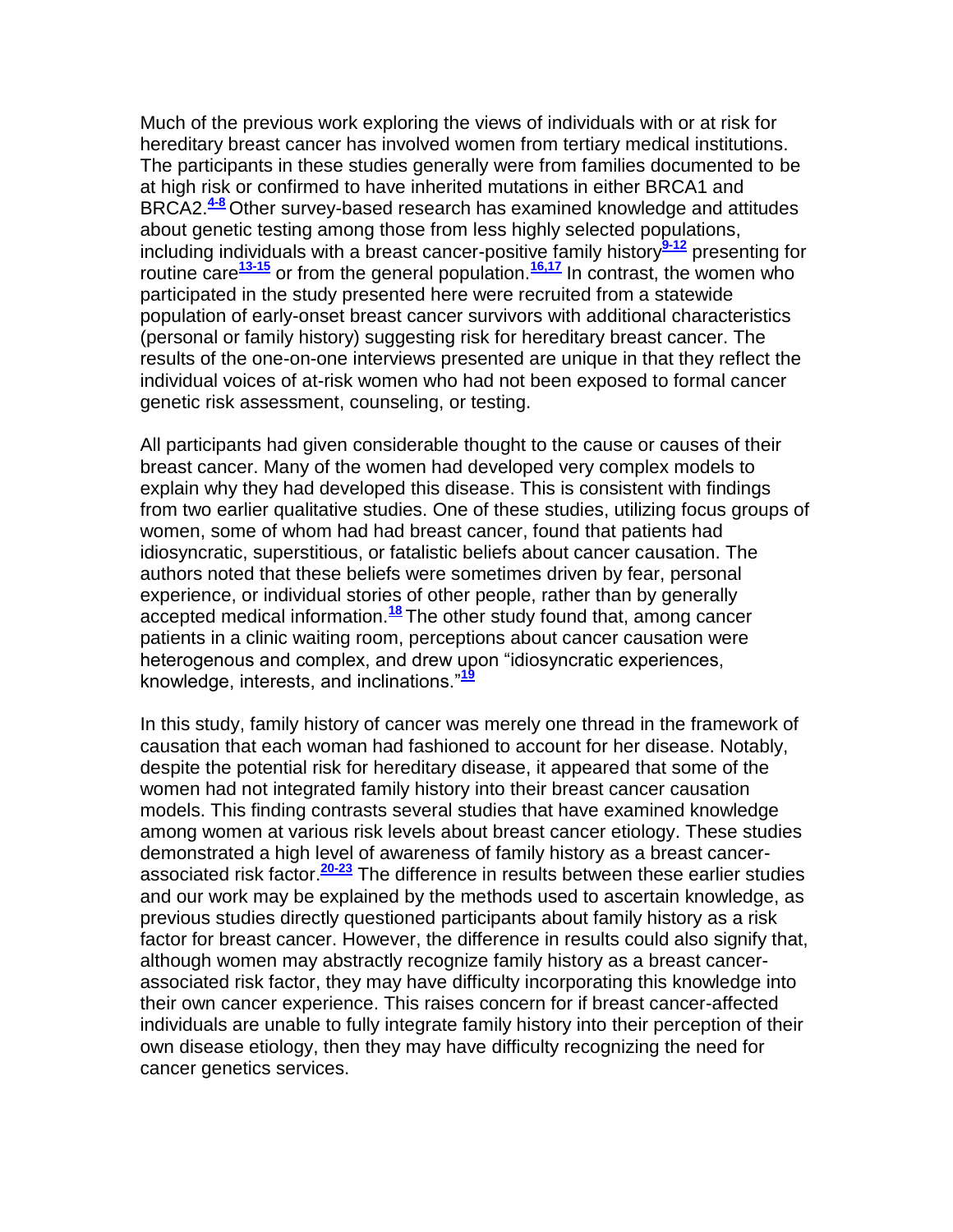Despite the availability of breast cancer risk screening and prevention strategies for at-risk women,**[24-30](http://snrs.org/publications/SOJNR_articles2/n)** among our study participants, there appeared to be a limited understanding of these therapeutic options. While most of the women discussed their concerns regarding disease recurrence, very few addressed their risk for a second primary tumor or the risk-reduction interventions available to them. Although several women directed attention to intensive surveillance for early detection or tamoxifen as a chemopreventive agent, none of the women reported considering risk-reducing surgery. Indeed, one woman described her sister's interest in a prophylactic bilateral mastectomy as "absolutely ridiculous" noting that she felt that her sister was reacting "in a very extreme way" to her breast cancer diagnosis.

Understanding was variable among participants regarding the impact of personal and family history on cancer risk for relatives. However, women wondered about risk to relatives, and concern about daughters was especially prominent. This concern parallels findings from research on families with or at high risk for BRCA1/2 mutations, in which an important motivation to undergo genetic testing was to help define risk to children.**[5-7](http://snrs.org/publications/SOJNR_articles2/n) [9-11](http://snrs.org/publications/SOJNR_articles2/n) [31-35](http://snrs.org/publications/SOJNR_articles2/n)** Concern for daughters was also reflected in the participants' focus on breast cancer risk reduction and early detection in daughters. However, participants did not discuss cancer risks for sons or other male family members. This suggests that these women may not have recognized the impact of their personal and family history on cancer risk in male relatives.

When the issue of family communication was addressed with several of the women, it appeared that discussion of the occurrence of cancer within the family was restricted and difficult. Furthermore, despite the potential inherited cancer risk within these families, it appeared that discussion was limited about the possible risk to relatives, as well as the screening and treatment interventions available to family members. Knowledge about how families discuss potential or proven inherited cancer risk is continuing to develop.**[32,36-39](http://snrs.org/publications/SOJNR_articles2/n) [40-47](http://snrs.org/publications/SOJNR_articles2/n)** Several studies on attitudes about communication regarding breast cancer risk to children**[36](http://snrs.org/publications/SOJNR_articles2/n)** or BRCA1/2 test results to relatives**[37,38](http://snrs.org/publications/SOJNR_articles2/n)** have found high rates of endorsements of discussion with family members. However, in this earlier work, potential barriers to communication were identified, including difficult family relationships, the unpleasant character of the news to be delivered and the disturbance it would cause.**[37](http://snrs.org/publications/SOJNR_articles2/n)** Some researchers studying actual behavior in women undergoing hereditary breast and ovarian cancer counseling**[32](http://snrs.org/publications/SOJNR_articles2/n)** or individuals disclosing BRCA1/2 test results,**[39-44](http://snrs.org/publications/SOJNR_articles2/n)** while finding an overall high rate of communication, have identified difficulties in family communication. Participants in these studies cited multiple reasons for not informing others in the family, including not wanting to upset or alarm relatives, not being close to certain family members, or assuming that someone else had communicated with the relative. One study on disclosure of BRCA1/2 test results found that carriers were more likely than noncarriers to experience "difficulty and distress" in communication of results to relatives.**[43](http://snrs.org/publications/SOJNR_articles2/n)** Another report on a psychoeducation group for women with BRCA1/2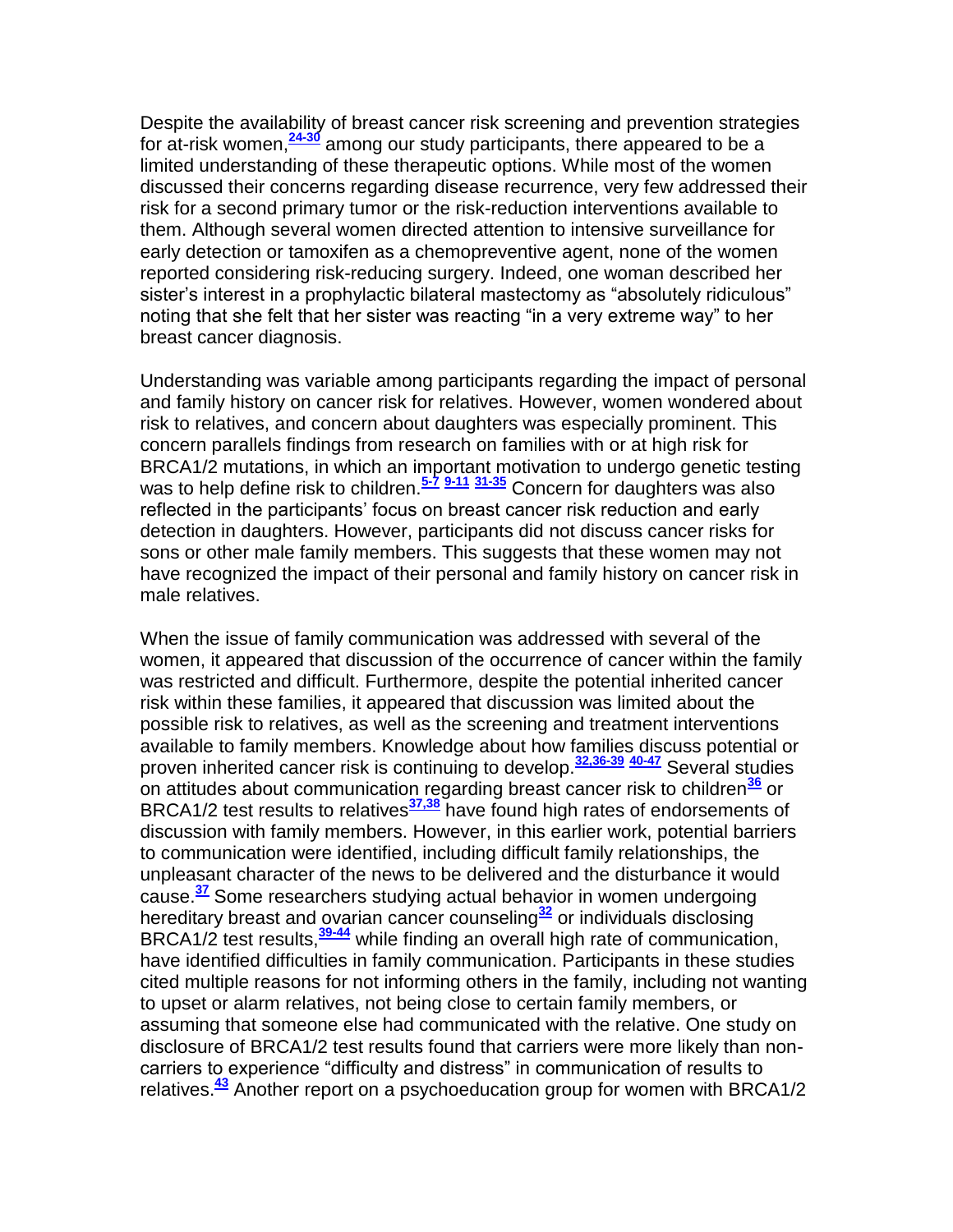mutations identified difficulty among participants with disclosure of DNA test results.**[45](http://snrs.org/publications/SOJNR_articles2/n)**

In the work presented here, participants identified some of the same barriers to family communication as has been noted previously. This suggests that these communication difficulties are present from an early point in the process of a woman"s perceiving herself to be at inherited risk for breast cancer. For some families, lack of communication about cancer within the family could be a barrier to the recognition of potential genetic risk.

There are several limitations to this study. First, through our collaboration with the statewide cancer registry, we sought to recruit a demographically diverse population. Nevertheless, racial diversity was somewhat limited in our study population. Participants differed in terms of education level and geographic locality throughout the state. Second, the qualitative nature of this study limits our ability to generalize the findings presented. Third, this work was the initial phase of a larger five-year project. The interviews were conducted in late 1998 through early 1999, at a time when knowledge among those with breast cancer about the impact of personal and family history on hereditary disease risk may have been more limited.

Future studies should extend the results of this work to a broader and more diverse population using both qualitative and quantitative methods. There is a need to explore how to effectively reach and educate women at potential risk for hereditary breast cancer, both cancer-affected and cancer-unaffected. Furthermore, there is a call for improved understanding of which information resources (primary care providers, specialty physicians, brochures, lay literature, or the Internet) would be most useful and accessible for patients. These studies should explore the psychosocial, cultural, ethnic and religious influences on a woman's/family's information and support needs related to risk status. There should be further exploration of how risk for hereditary breast cancer impacts health behavior. Finally, there is a need to better understand the barriers to family communication about potential inherited cancer predisposition and to address means to remove these barriers. Additional work in this area will allow for the development of effective educational and counseling tools for breast cancer survivors regarding risk for and management of hereditary breast cancer, and the family issues that these engender.

### *CONCLUSIONS*

Continued growth in scientific knowledge about inherited cancer predisposition will drive expansion of cancer genetic counseling and testing services for at-risk individuals. An essential component of provision of cancer genetics information involves evaluating awareness of the impact of personal and family history on cancer risk and risk management for self and family among potential users of these services. The factors affecting an individual"s recognition of these issues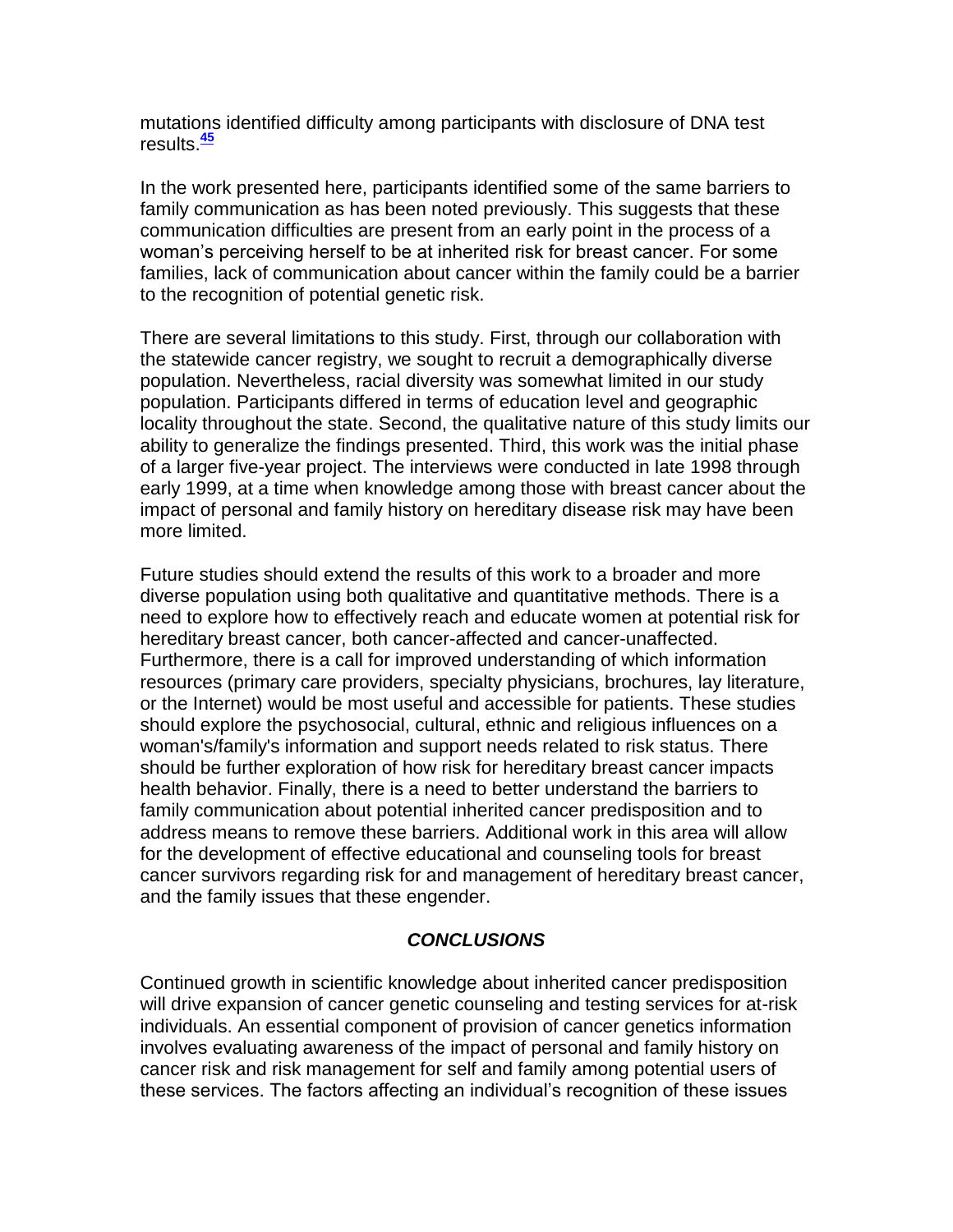are likely complex. There is a need for informational materials for breast canceraffected women concerning the risk for and the management of hereditary breast cancer for themselves and their relatives.

### *ACKNOWLEDGEMENTS*

We wish to thank the staff of the "Every Woman's Life" program as well as staff of the individual hospitals who dedicated their time to this project. We are also indebted to the remarkable women who revealed their stories to us.

This study was supported by grant R29HG011554 from the National Human Genome Research Institute.

# **Table 1. Risk Criteria**

- One or more first-degree relatives with pre-menopausal breast cancer
- Two or more first-degree relatives with post-menopausal breast cancer
- One or more first-degree relatives with ovarian cancer
- Personal or family history of breast cancer diagnosed before age 40 years
- Other risk criteria on a case-by-case basis

# **Table 2. Interview Guide Topics and Sample Questions**

Topic: Relevant Medical History

When were you first ever diagnosed with cancer?

Do you think you are likely to develop another cancer?

Topic: Family

Do others in the family have cancer?

Has your doctor discussed the cancers in your family as they relate to your own health?

Topic: Causation

In general, what causes cancer?

Of these, are there any you feel caused your breast cancer?

Topic: Sources of information about breast cancer and risk reduction

Where do you get information about prevention?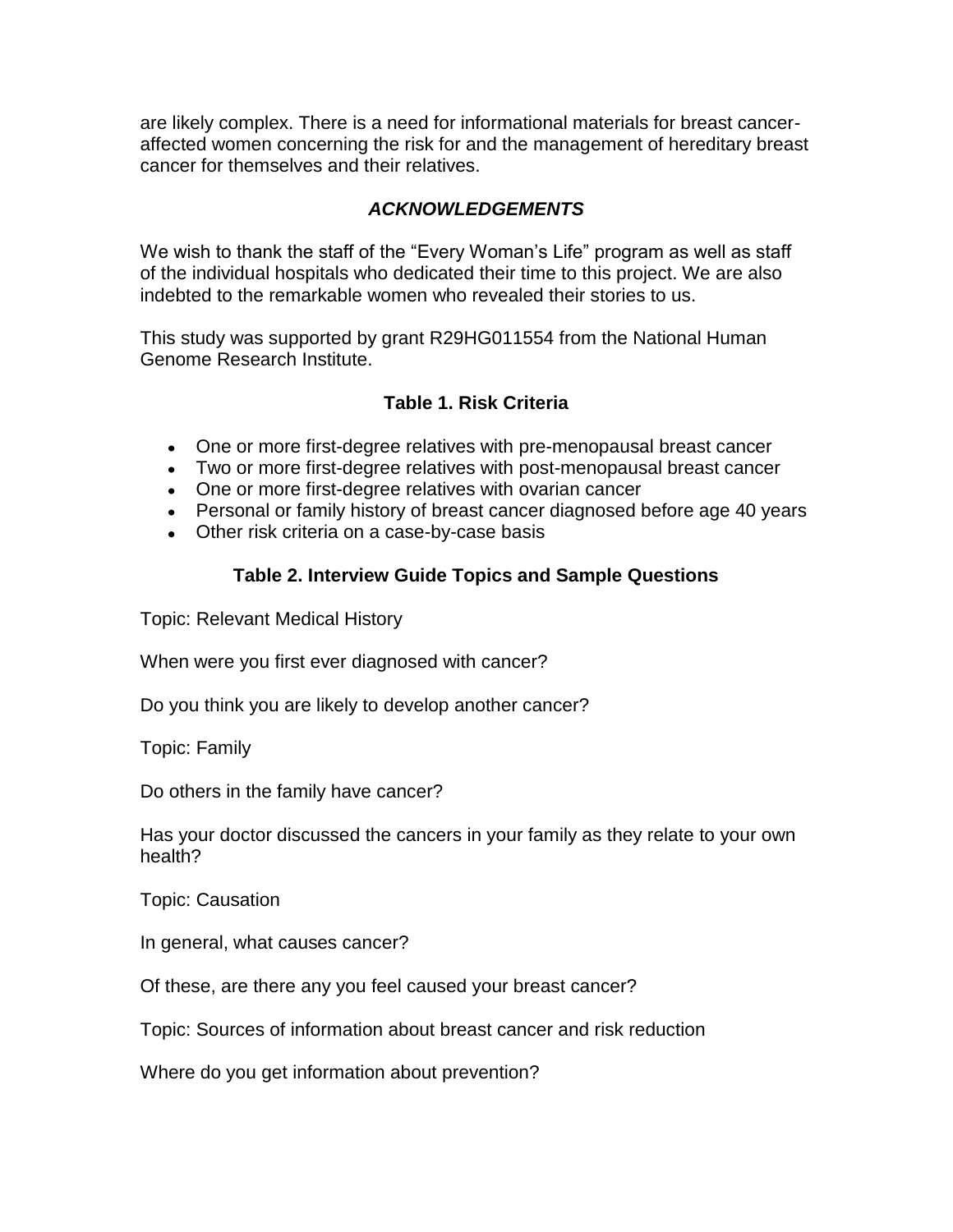Do you feel that a woman can do things to lower her risk to develop breast cancer?

| <b>Category</b>                                          | <b>Definition</b>                                                                                                                                             |
|----------------------------------------------------------|---------------------------------------------------------------------------------------------------------------------------------------------------------------|
| <b>Causation</b>                                         | Any factor or process that is seen as a<br>cause for the participant's breast cancer                                                                          |
| <b>Expectation of breast cancer in self</b>              | Any factor or process that led the<br>participant to believe, prior to her breast<br>cancer development, that she would or<br>would not develop breast cancer |
| <b>Expectation of breast cancer in</b><br>family members | Any factor or process that led the<br>participant to believe that family<br>members (including children) would or<br>would not develop breast cancer          |
| <b>Risk reduction and prevention</b><br>strategies       | Any discussion of strategies used or<br>ideas about reducing risk or preventing<br>breast cancer for self or other family<br>members                          |
| <b>Family communication</b>                              | Any discussion of communication<br>regarding the occurrence of cancer<br>within the family                                                                    |

# **Table 3. Emergent Categories**

# **Table 4. Summary of Major Findings**

- 1. All women had given considerable thought to the causes of their own breast cancer.
- 2. Breast cancer was perceived to be the result of the complex interplay of a number of risk factors.
- 3. Information concerning the cause(s) of breast cancer came from a number of sources.
- 4. Family history was not always identified as a significant risk factor for breast cancer.
- 5. Many did not fully integrate their personal and family history into their understanding of cancer risk for relatives.
- 6. Understanding was limited about the risk reduction strategies available to this at-risk group of women and their family members.
- 7. Family communication was limited regarding cancer and familial implications in some cases.

# **REFERENCES**

1. Narod, S. A., & Offit, K. (2005). Prevention and management of hereditary breast cancer. Journal of Clinical Oncology, 23 (8), 1656-1663.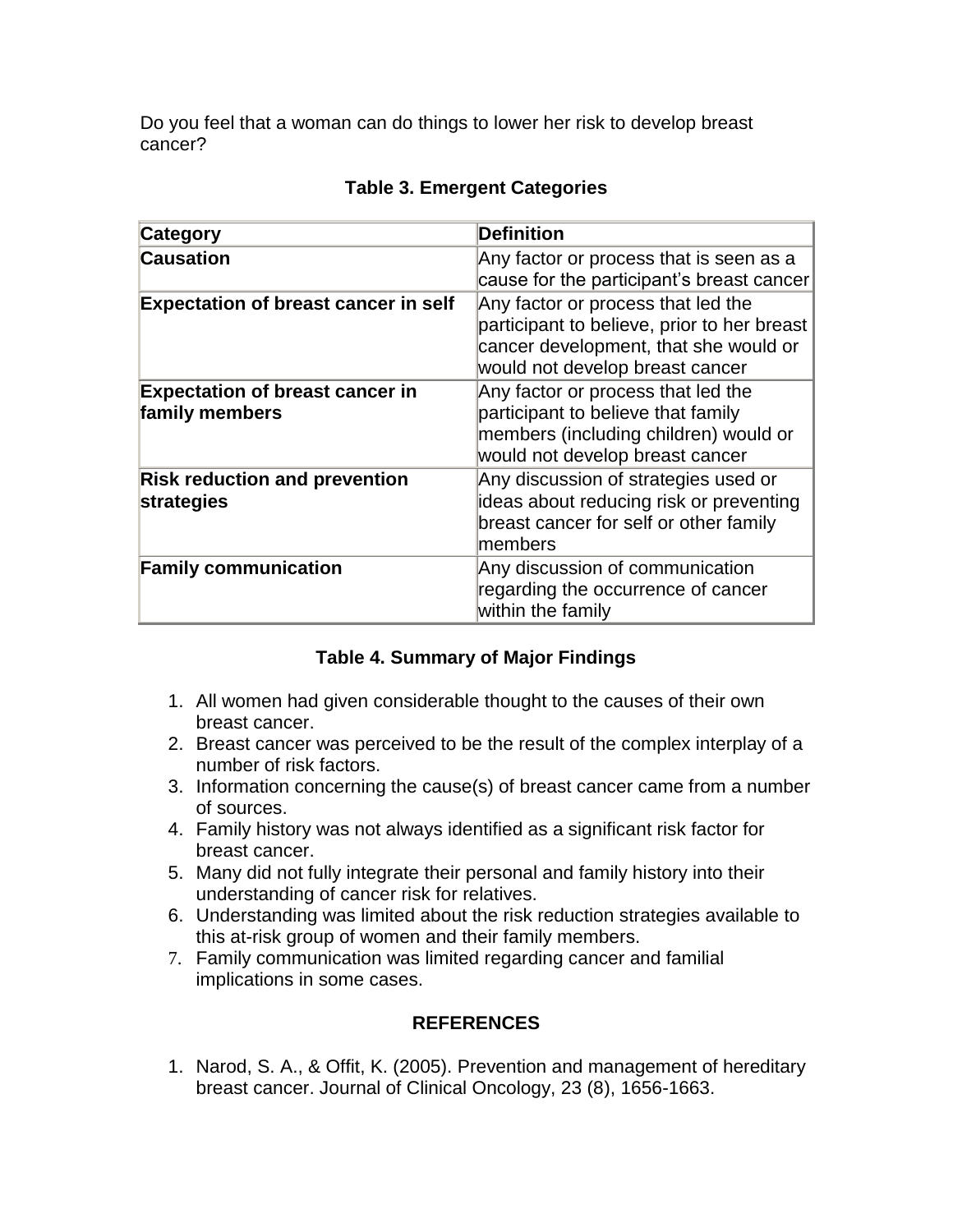- 2. Lux, M. P. Fasching, P. A., & Beckmann, M. W. (2006). Hereditary breast and ovarian cancer: Review and future perspectives. Journal of Molecular Medicine, 84 (1), 16-28.
- 3. Stopfer, J. E. (2000). Genetic counseling and clinical cancer genetics services. Seminars in Surgical Oncology, 18 (4), 347-357.
- 4. Biesecker, B. B., Boehnke, M., Calzone, K., Markel, D. S., Garber, J. E., Collins, F. S., et al. (1993). Genetic counseling for families with inherited susceptibility to breast and ovarian cancer. Journal of the American Medical Association, 269 (15), 1970-1974.
- 5. Struewing, J. P., Lerman, C., Kase, R. G., Giambarresi, T. R., & Tucker, M. A. (1995). Anticipated uptake and impact of genetic testing in hereditary breast and ovarian cancer families. Cancer Epidemiology, Biomarkers & Prevention, 4 (2), 169-173.
- 6. Lerman, C., Narod, S., Schulman, K., Hughes, C., Gomez-Caminero, A., Bonney, G., et al. (1996). BRCA1 testing in families with hereditary breastovarian cancer: A prospective study of patient decision making and outcomes. Journal of the American Medical Association, 275 (24), 1885- 1892.
- 7. Bluman, L. G., Rimer, B. K., Berry, D. A., Borstelmann, N., Iglehart, J. D., Regan, K., et al. (1999). Attitudes, knowledge, and risk perceptions of women with breast and/or ovarian cancer considering testing for BRCA1 and BRCA2. *Journal* of *Clinical Oncology,* 17 (3), 1040-1046.
- 8. Hamann, H. A., Croyle, R. T., Venne, V. L., Baty, B. J., Smith, K. R., & Botkin, J. R. (2000). Attitudes toward the genetic testing of children among adults in a Utah-based kindred tested for a BRCA1 mutation. American Journal of Medical Genetics, 92 (1), 25-32.
- 9. Lerman, C., Daly, M., Masny, A., & Balshem, A. (1994). Attitudes about genetic testing for breast-ovarian cancer susceptibility. Journal of Clinical Oncology, 12 (4), 843-850.
- 10.Lerman, C., Seay, J., Balshem, A., & Audrain, J. (1995). Interest in genetic testing among first-degree relatives of breast cancer patients. American Journal of Medical Genetics, 57 (3), 385-392.
- 11.Hughes, C., Gomez-Caminero, A., Benkendorf, J., Kerner, J., Isaacs, C., Barter, J., et al. (1997). Ethnic differences in knowledge and attitudes about BRCA1 testing in women at increased risk. Patient Education and Counseling, 32 (1-2), 51-62.
- 12.Durfy, S. J., Bowen, D. J., McTiernan, A., Sporleder, J., & Burke, W. (1999). Attitudes and interest in genetic testing for breast and ovarian cancer susceptibility in diverse groups of women in western Washington. Cancer Epidemiology, Biomarkers & Prevention, 8(4Pt2), 369-375.
- 13.Chaliki, H., Loader, S., Levenkron, J. C., Logan-Young, W., Hall, W. J., & Rowley, P. T. (1995). Women's receptivity to testing for a genetic susceptibility to breast cancer. American Journal of Public Health, 85 (8Pt1), 1133-1135.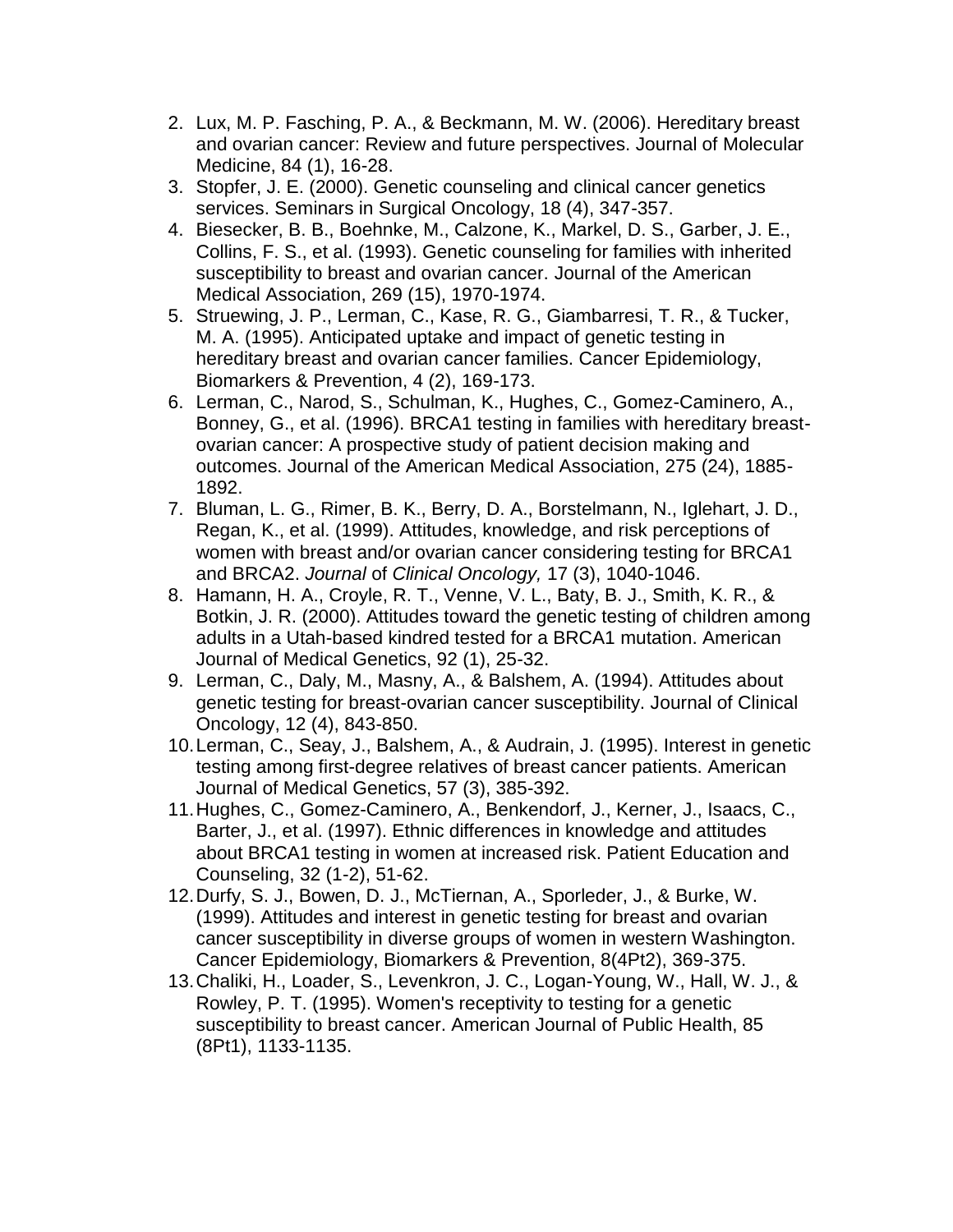- 14.Ludman, E. J., Curry, S. J., Hoffman, E., & Taplin, S. (1999). Women's knowledge and attitudes about genetic testing for breast cancer susceptibility. Effective Clinical Practice, 2 (4), 158-162.
- 15.Gwyn, K., Vernon, S. W., & Conoley, P. M. (2003). Intention to pursue genetic testing for breast cancer among women due for screening mammography. Cancer, Epidemiology, Biomarkers & Prevention, 12 (2), 96-102.
- 16.Andrykowski, M. A., Munn, R. K., & Studts, J. L. (1996). Interest in learning of personal genetic risk for cancer: A general population survey. Preventive Medicine, 25 (5), 527-536.
- 17.Tambor, E. S., Rimer, B. K., & Strigo, T. S. (1997). Genetic testing for breast cancer susceptibility: Awareness and interest among women in the general population. American Journal of Medical Genetics, 68 (1), 43-49.
- 18.Geller, G., Strauss, M., Bernhardt, B. A., & Holtzman, N. A. (1997). " Decoding " informed consent : Insights from women regarding breast cancer susceptibility testing. Hastings Center Report, 27 (2), 28-33.
- 19.Peters, J. A., Mcallister, C. L., & Rubinstein, W. S. (2001). Qualitative cancer genetic counseling research, part II: Findings from a exploratory ethnographic study in a cancer clinic. Journal of *Genetic Counseling,* 10 (2), 151-168.
- 20.Cull, A., Anderson, E. D., Campbell, S., Mackay, J., Smyth, E., & Steel, M. (1999). The impact of genetic counseling about breast cancer risk on women's risk perceptions and levels of distress. British Journal of *Cancer,* 79 (3-4), 501-508.
- 21.Mouchawar**,** J., Byers, T., Cutter, G., Dignan, M., & Michael, S. (1999). A study of the relationship between family history of breast cancer and knowledge of breast cancer genetic testing prerequisites. Cancer Detection & Prevention, 23 (1), 22-30.
- 22.Miesfeldt, S., Cohn, W., Ropka, M., & Jones, S. (2001). Knowledge about breast cancer risk factors and hereditary breast cancer among early-onset breast cancer survivors. Familial *Cancer,* 1 (3-4), 135-141.
- 23.Grunfeld, A., Ramirez, A. J., Hunter, M. S., & Richards, M. A. (2002). Women's knowledge and beliefs regarding breast cancer. British Journal of Cancer, 86 (9), 1373-1378.
- 24.Burke, W., Daly, M., Garber, J., Botkin, J., Kahn, M. J. E., Lynch, P., et al. (1991). Recommendations for follow-up care of individuals with an inherited predisposition to cancer: II. BRCA1 and BRCA2. *Journal of the American Medical Association,* 277 (12), 997-1003.
- 25.Fisher, B., Costantino, J. P., Wickerham, D. L., Redmond, C. K., Kavanah, M., Cronin, W. M., et al. (1998). Tamoxifen for prevention of breast cancer: Report of the National Surgical Adjuvant Breast and Bowel Project P-1 study. Journal of the National *Cancer* Institute, 90 (18), 1371-1388.
- 26.Narod, S. A., Brunet, J., Ghadirian, P., Robson, M., Heimdal, K., Neuhausen, S. L., et al. (2000). Tamoxifen and risk of contralateral breast cancer in BRCA1 and BRCA2 mutation carriers: A case-control study. Lancet, 356 (9245), 1876-1881.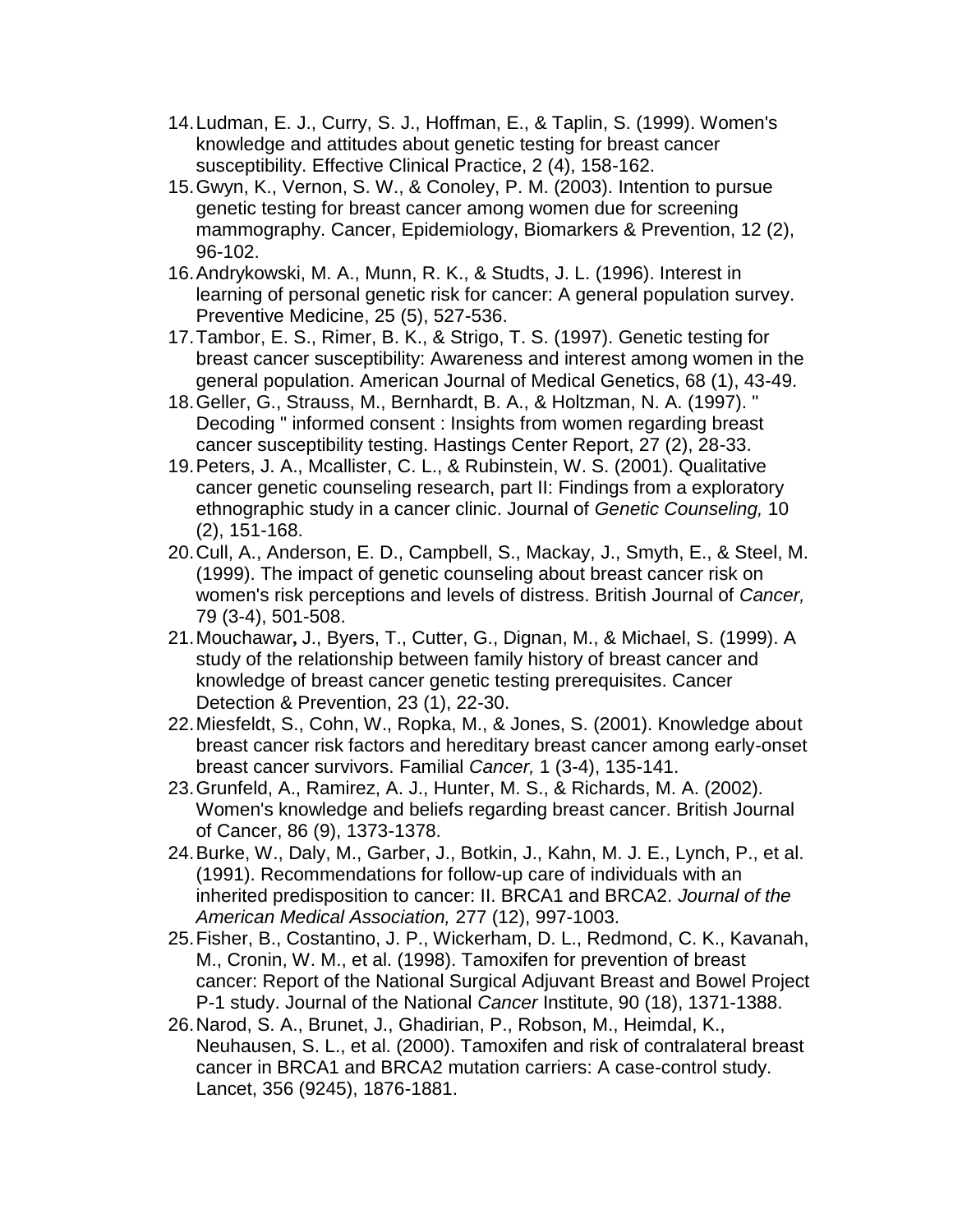- 27.King , M., Wieand, S., Hale, K., Lee, M., Walsh, T., Owens, K., et al. (2001). Tamoxifen and breast cancer incidence among women with inherited mutations in BRCA1 and BRCA2: National Surgical Adjuvant Breast and Bowel Project (NSABP-P1) breast cancer prevention trial. Journal of the American Medical Association, 286 (18), 2251-2256.
- 28.Hartmann, L. C., Schaid, D. J., Woods, J. E., Crotty, T. P., Myers, J. L., Arnold, P. G., et al. (1999). Efficacy of bilateral prophylactic mastectomy in women with a family history of breast cancer. New England Journal of Medicine, 340 (2), 77-84.
- 29.Hartmann, L., Sellers, T, A., Schaid, D, J., Frank, T. S., Soderberg, C. L., Sitta, D. L., et al. (2001). Efficacy of bilateral prophylactic mastectomy in BRCA1 and BRCA2 gene mutation carriers. Journal of the National Cancer Institute, 93 (21), 1633-1637.
- 30.Meijers-Heijboer, H., van Geel, B., van Putten, W. L. J., Henzen-Logmans, S. C., Seynaeve, C. Menke-Pluymers, M. B. E., et al. (2001). Breast cancer after prophylactic bilateral mastectomy in women with a BRCA1 or BRCA2 mutation. New England Journal of Medicine, 345 (3), 159-164.
- 31.Jacobsen, P. B., Valdimarsdottir, H. B., Brown, K. L., & Offit, K. (1997). Decision - making about genetic testing among women at familial risk for breast cancer. Psychosomatic Medicine, 59 (5), 459-466.
- 32.Green, J., Richards, M., Murton, F., Statham, H., & Hallowell, N. (1997). Family communication and genetic counseling : The case of hereditary breast and ovarian cancer. Journal of *Genetic Counseling,* 6 (1), 45-60.
- 33.Tessaro, I., Borstelmann, N., Regan, K., Rimer, B. K., & Winer, E. (1997). Genetic testing for susceptibility to breast cancer : Findings from women's focus groups. Journal of Women's Health, 6 (3), 317-27.
- 34.Loader, S., Levenkron, J. C., & Rowley, P. T. (1998). Genetic testing for breast - ovarian cancer susceptibility : A regional trial. *Genetic Testing* , 2 (4), 305-313.
- 35.Meiser, B., Butow, P., Barratt, A., Suthers, G., Smith, M., Colley, A., et al. (2000). Attitudes to genetic testing for breast cancer susceptibility in women at increased risk of developing hereditary breast cancer . Journal of Medical *Genetic* s, 37 (6), 472-476.
- 36.Miesfeldt, S., Cohn, W. F., Jones, S. M., Ropka, M. E., & Weinstein, J. C. (2003). Breast cancer survivors ' attitudes about communication of breast cancer risk to their children. American Journal of Medical Genetics, Part C, Seminars in Medical Genetics, 119 (1), 45-50.
- 37.Julian-Reynier, C., Eisinger, F., Vennin, P., Chabal, F., Aurran, Y., Nogues, C., et al. (1996). Attitudes towards cancer predictive testing and transmission of information to the family. Journal of Medical Genetics, 33 (9), 731-736.
- 38.Julian-Reynier, C., Eisinger, F., Chabal, F., Lasset, C., Nogues, C., Stoppa-Lyonnet, D., et al. (2000). Disclosure to the family of breast / ovarian cancer genetic test results: patient's willingness and associated factors. American Journal of Medical Genetics, 94 (1), 13-18.